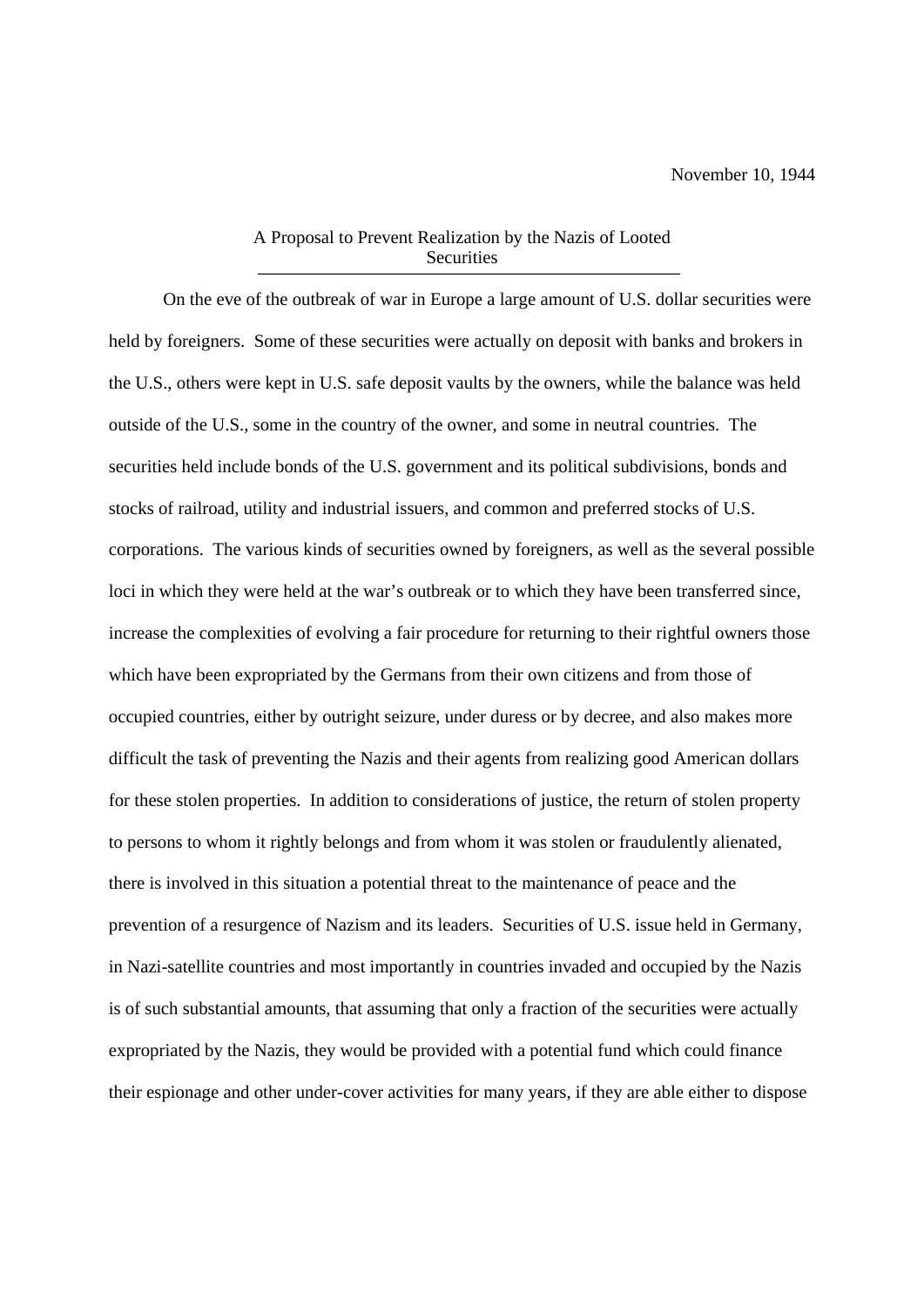of the securities or to hypothecate them. It would seem to be a matter of immediate moment that steps be taken by the United Nations in conjunction, if possible, with the neutral countries, to make it impossible for the Nazis to realize on or to borrow on these securities, as well as those other securities of various national origins which they have expropriated for their own purposes. It would appear to be highly important that steps be taken promptly which would in effect make such securities valueless to their present owners, now and forever. If such steps are delayed, and it may already be too late as to a large part, the securities will find a market where they will find purchasers at a discount, who will in turn transfer them to perhaps innocent buyers and the game will be up. Furthermore, in such event the original owners would never be able to come into repossession of their property. Also if preventive steps should be only of a temporary and stopgap nature, the securities would not be made valueless, they would again find a market at some level and in some locale, and it would be merely a question of holding them until such time as the controls are relaxed. The market price discounts on the sales of these securities would give consideration to the apparent impermanence of the control measures and the only result of such measures would be to make the price of the securities in the market, or their collateral value, such as to warrant the risk of purchase or loan. Before presenting a proposal to defeat the use by the Nazi underground of stolen securities it may be advisable to indicate the magnitude of the problem involved and several aspects which should be considered in approaching its solution.

The most complete pre-war data on foreign holdings of American securities were prepared by the Bureau of Foreign and Domestic Commerce, in a report entitled Foreign Long-Term Investments in the United States 1937-1939. As of the middle of 1937 foreign holdings (including direct investments) of American stocks and bonds were estimated to have a value of \$6.9 billion, of which \$3.8 billion was in stocks, \$565 million in corporate bonds, \$651 million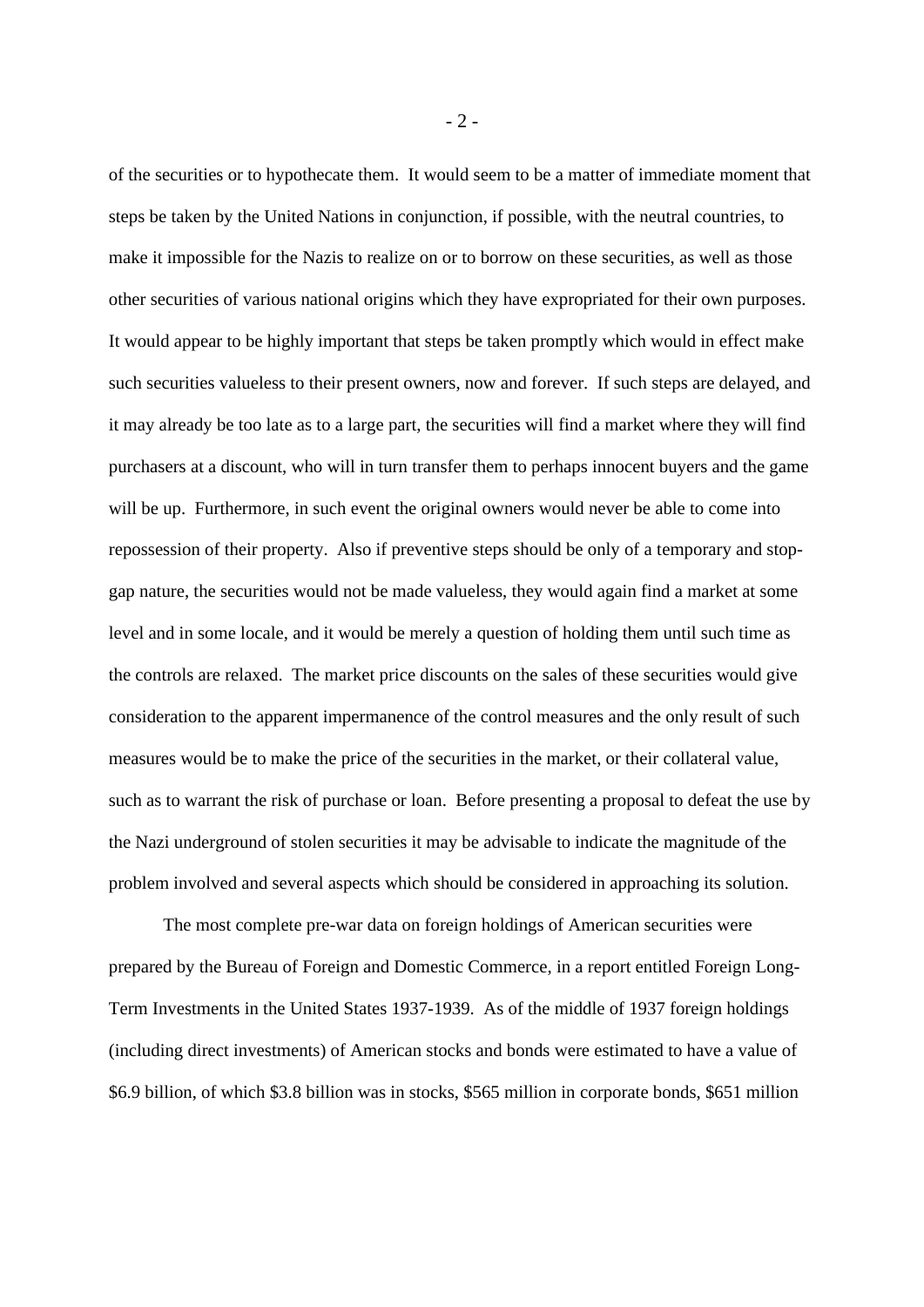in miscellaneous investments and \$1.8 billion in direct investments. These figures are exclusive of foreign holdings of United States national, state and municipal government bonds estimated at about \$100 million.

Of the European countries subsequently invaded by the Germans, the holding of Netherlands \$970 million, France \$408, and Belgium \$142 are the largest according to these estimates. Swiss holdings in mid-1937 are reported at \$763 million, German at \$124 and Italian at \$48.

Some of these data were carried forward through 1940 and published in the Foreign Commerce Weekly of January 4, 1941. More recent data, however, are provided by the Census of Foreign Held American Property which was made by the Treasury Department pur suant to Executive Order. The results of this census show the following holdings as of June 14, 1941 by foreigners of American stocks and bonds (excluding direct investments and miscellaneous investments)

| Enemy countries          |         | \$50 (million) |  |
|--------------------------|---------|----------------|--|
| Enemy occupied countries | 625     | 66             |  |
| Other blocked countries  | 540     | 66             |  |
| American republics       | 225     | 66             |  |
| All other countries      | 1,690   | 66             |  |
| <b>TOTAL</b>             | \$3,130 | 66             |  |

In addition direct investments are estimated at about the same as the mid-1937 level, while no figures are yet available on miscellaneous investments.

There are certain limitations on the use of both of these sets of figures for purposes of this discussion. The estimated holdings are based on the reported nationality or recorded nationality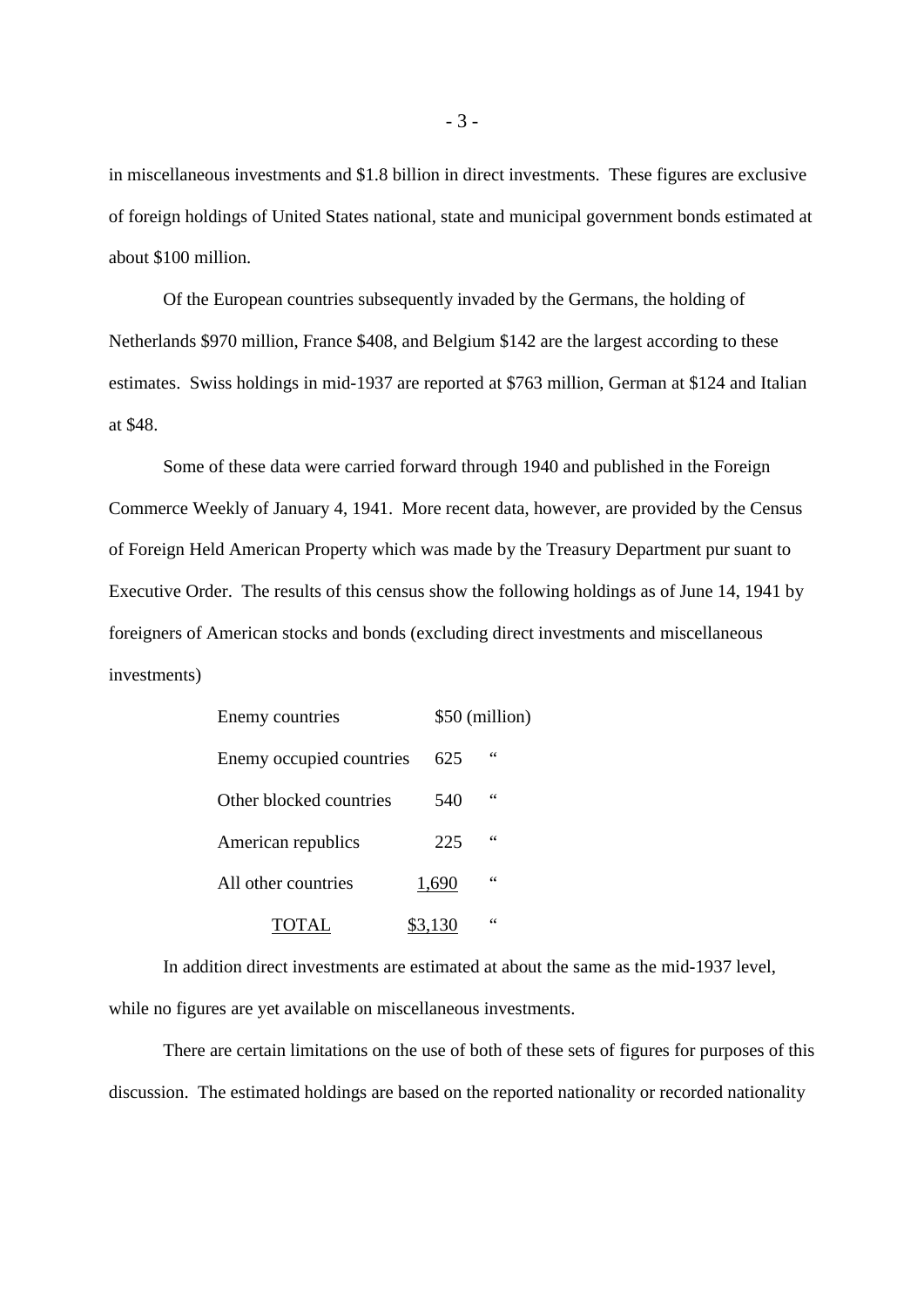of the owners and, therefore, do not discriminate as to locus of holding or nationality of beneficial owners. Swiss holdings, for example, would represent all the securities reported as held by Swiss banks, bankers and other agents irrespective of the nationality of the accounts for whom they are held, or whether they are on deposit in Switzerland, in New York or elsewhere. Furthermore, it is generally known that there has been a substantial shift in ownership as well as in locus of holdings since the invasion of Western Europe. But at least these sets of figures supply us with an index of the magnitudes of the potential values in liquid forms that could be disposed of by the Nazis and used for purposes of their own after the war. The preparation of more accurate and detailed data is not only practically impossible, but even if obtainable would take so long a time that when available it would already be dated and useless. Furthermore to proceed now by a study of the problem and the accumulation of statistical information would be to play right into the hands of the Nazis and give them the opportunity to divest themselves of their loot. Action must precede, or at least accompany, research in the situation we are considering.

There are, moreover, certain non-statistical types of information that have been obtained principally from foreign financial periodicals and from refugees with financial experience as to more recent trends affecting foreign holdings of American securities that may be of importance in approaching the problem under consideration. The following may serve as an illustration of such information:

1. Most of the securities attributed before the war to Swiss holders are held by banks and brokers in New York. These securities were placed on deposit with these agents from time to time prior to the outbreak of war and beginning in the early 1930's. These securities are almost without exeption held in the name of a Swiss bank, banker, other agent or of some

- 4 -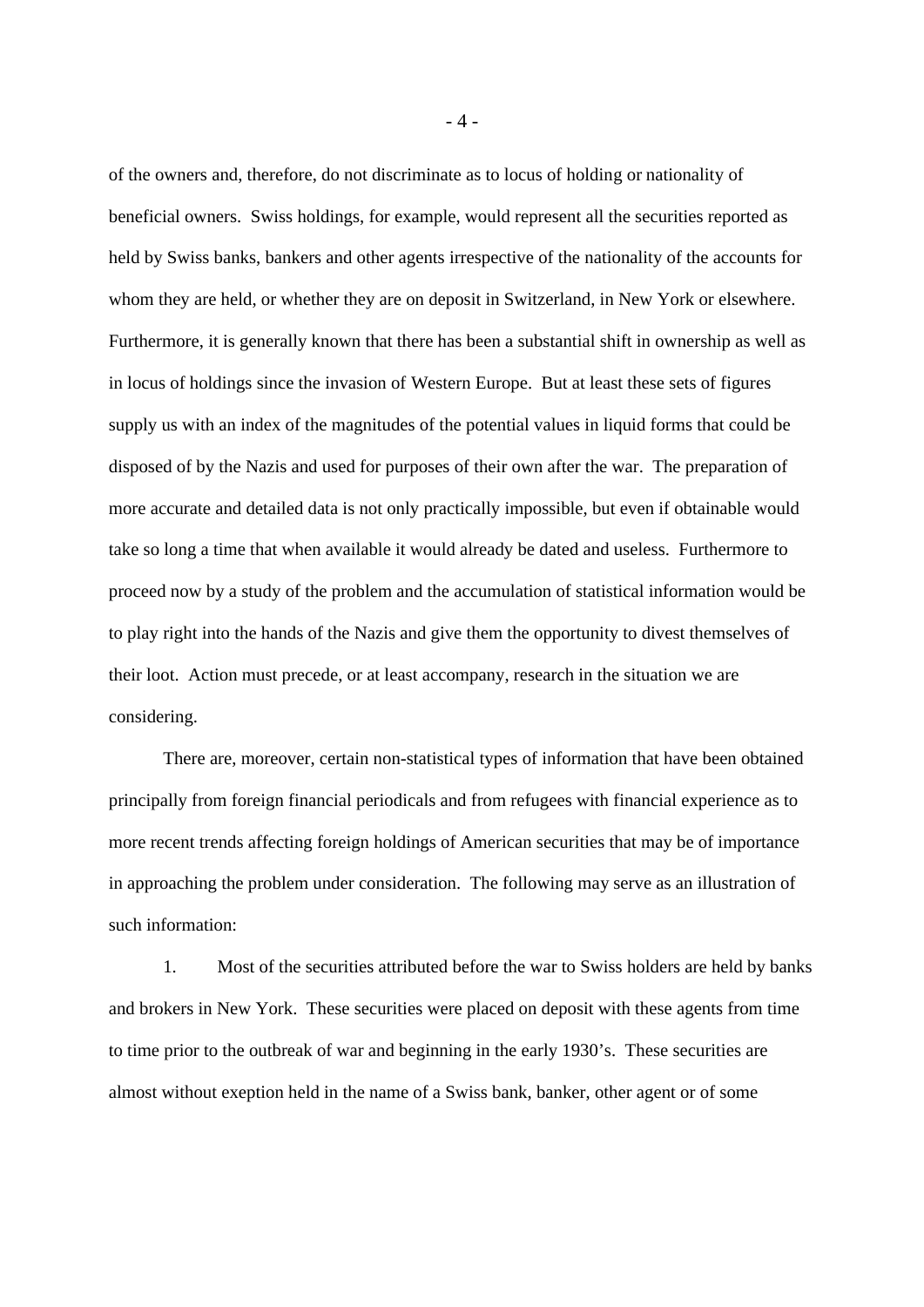corporate title or rubric. The actual beneficial owners of these securities has never been disclosed to the authorities in this country. In defense of this concealment the American bankers contend that they have no knowledge of the real owners of these securities and no way of obtaining it from their Swiss correspondents. This may well be the case, but it would appear to be quite significant that even under the powers granted by Executive Order 8389 and the control of Foreign Funds established pursuant thereto, no disclosure has been effected of the real owners of securities of U.S. issue registered or held in the name of Swiss agents. Prior to the war and before the setting up of foreign funds controls a canvas of opinion among New York bankers who handle the bulk of the Swiss securities business resulted in a concensus that certainly most of these holdings were not those of Swiss nationals, but rather those of the nationals of other European states.

2. Prior to the invasion of Holland it is estimated that approximately \$1 billion of U.S. securities were held by Dutch nationals. As to equity securities, which are thought to have comprised the largest amount of such holdings, there is good reason to believe that substantially all were physically located in Holland at the time of occupation. This belief is based on the following information: For some years prior to the war American stocks had been purchased and imported into Holland. The certificates for these stocks, however, were not in circulation there, but were held in the vaults of the Amsterdam stock exchange. Against these securities there were issued by quasi-governmental and licensed agencies known as Administration Offices, other certificates evidencing the actual American shares. Prior to the invasion of Holland, discussions were held between the Dutch and U.S. authorities and a plan prepared whereby all of the original American certificates were to be destroyed by cremation in the event of German invasion. New shares were to be issued thereafter by the American corporations, and

- 5 -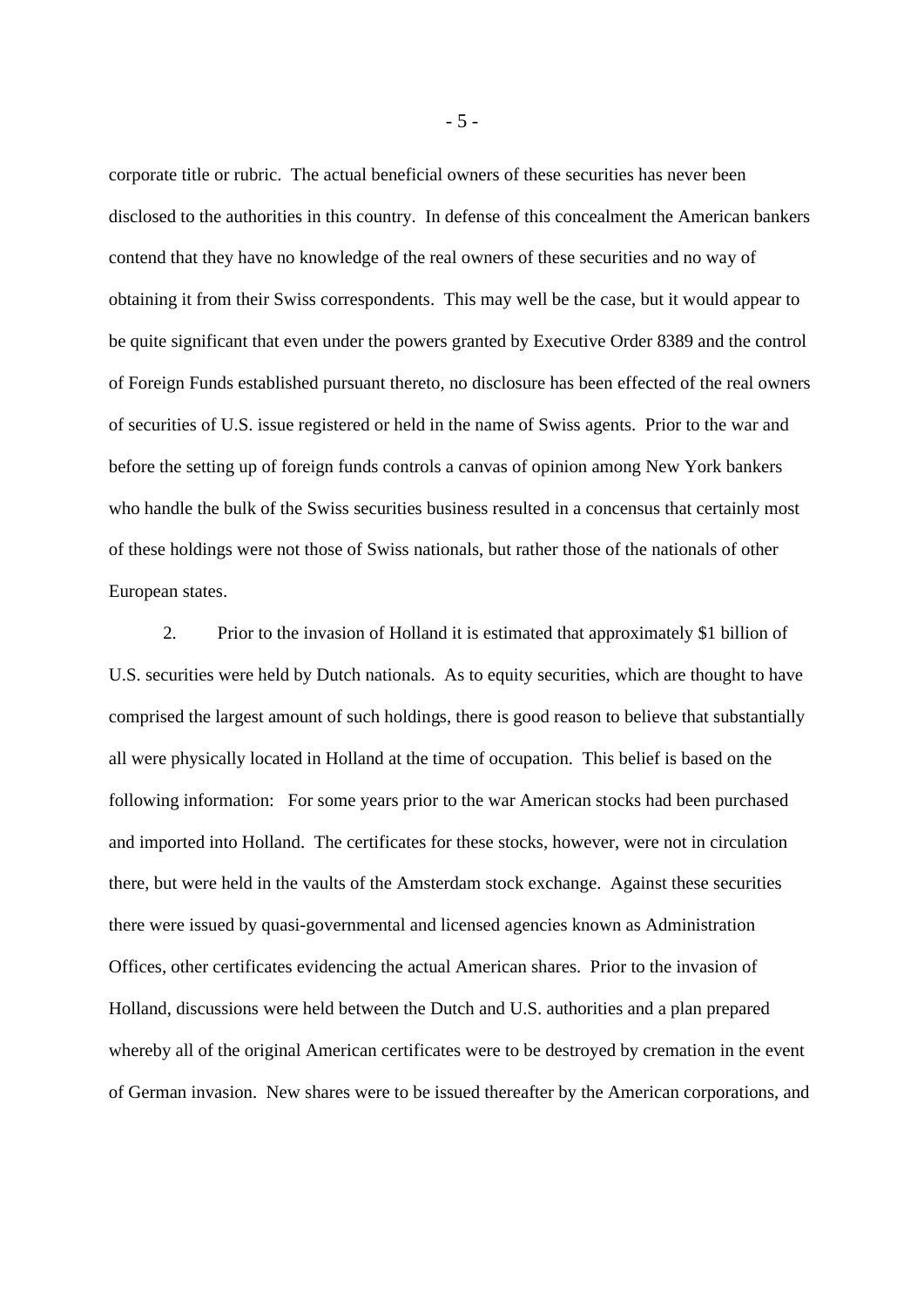the certificates which had been issued by the Dutch Administration Offices were to become void. This plan was never effectuated due to an unfortunate chain of circumstances on the day of invasion, the keys to the vault where the American shares reposed being in the possession of the Minister of Finance who was already en rout to or in England. There is, therefore, every reason to believe that this block of negotiable American securities was at the mercy of the Nazis upon occupation of Holland and is now in their possession. And this takes no account of the bonds of U.S. government, municipal and corporate issues which may have also been in safe deposit vaults in Holland and other countries invaded by the Germans.

3. With a turn in the tide of the war which followed the entry of the U.S. a number of Germans began to prepare for possible defeat, including the finding of a safe haven for their property. The securities of American and other national issue provided a type of property which was easily transferable to safe keeping and readily concealable. Who the beneficiaries of the American securities looted in occupied lands may be is a question to be determined. But it may be assumed without much hesitation that they are primarily persons closely affiliated with the Nazi party. It has been learned from refugees and from observers in neutral countries that during the past several years there have been set up in Switzerland, Sweden, Portugal and Spain a number of holding companies and private investment trusts and there has been also a substantial activity in the banking circles of those countries which specialize in this type of business. The inference is made that securities of U.S. issue and of other countries which were looted upon occupation have been steadily exported to neutral countries and are being concealed in anonymous accounts awaiting the opportunity either for sale or for validation of title which any relaxation of war time controls would provide, or which might be provided by the reopening of the securities markets in certain of the United Nations after liberation. Trading in international

- 6 -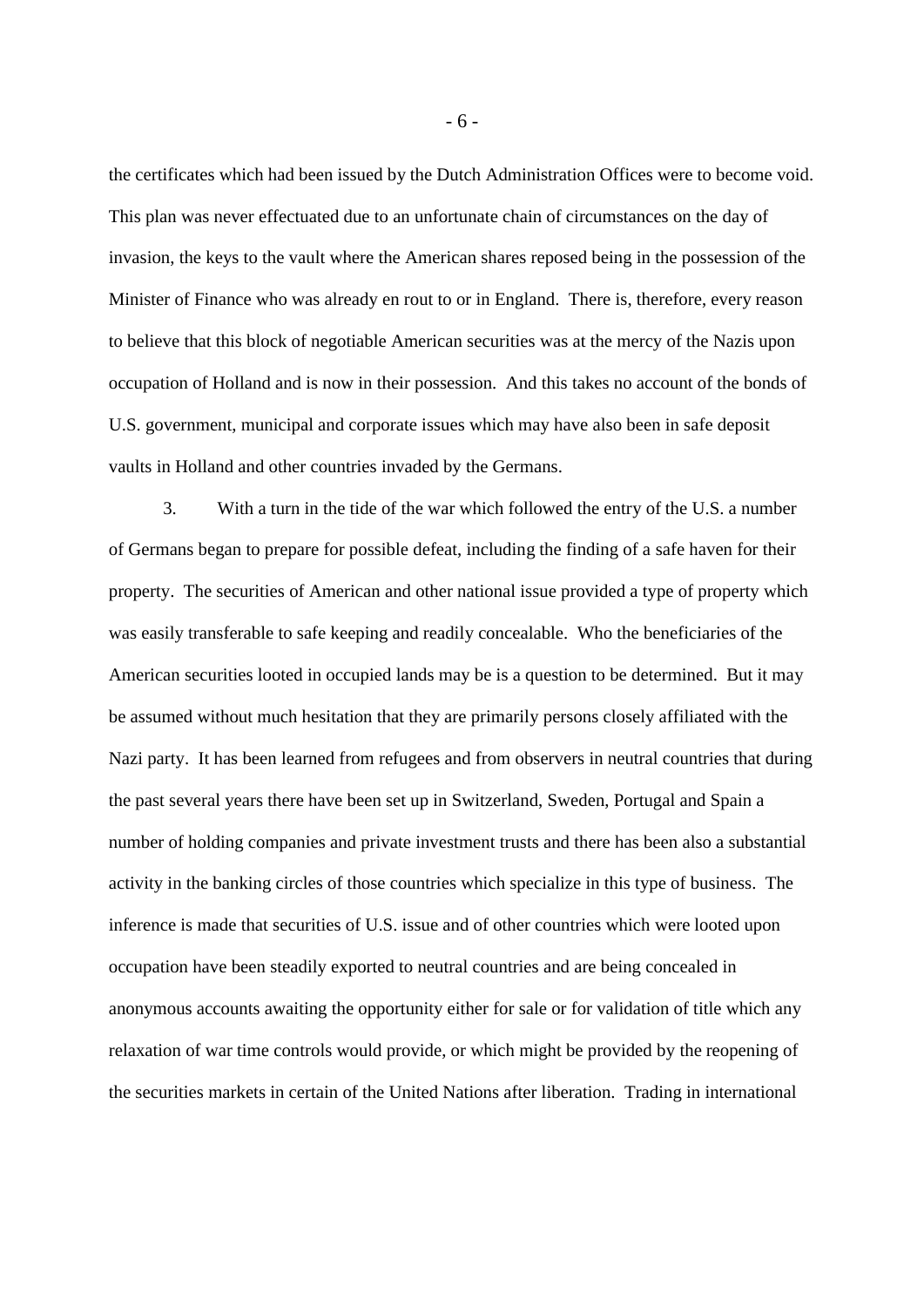securities, for example, including those of U.S. and British issues, has already recommenced on the Paris Bourse. Inquiry at the French Legation fails to elicit any information as to whether controls had been established on the import of securities. It was frankly admitted, however, that even should such controls be adopted there would be considerable doubt of their effectiveness. The reopening of business communications between the U.S. and France, therefore, may provide opportunity for the realization of looted assets in default of other measures than those now in operation.

4. Further evidence of this concentration of looted securities in neutral countries is provided by published reports and by [\_\_\_\_\_\_\_] communications on the actual dealings which have for several years been taking place in American stocks and bonds in such markets as Zurich and Lisbon. Several Swiss financial periodicals have from time to time commented upon the unprecedented volume of transactions recently put through the Zurich securities markets involving issued of American, British and other corporate securities. Such reports cover, however, only a portion of the actual dealings. Another segment of this trading, and how large it is cannot be even estimated, is carried on in the black markets. In evidence of this are the communications which comment upon the prices at which American securities are bought and sold in Zurich and Lisbon. These prices range apparently around a discount of 20 per cent from the market prices in the domestic markets for bonds as well as for stocks. Quite obviously the American securities which are sold on such foreign markets at such substantial discounts are those which would not be negotiable in the U.S. In other words, they are securities which could not meet the import requirements of General Ruling Number 5 of the Foreign Funds Control. There is, therefore, a strong presumption that it is the securities looted in Europe by the Germans that are being traded in Zurich, Stockholm, Lisbon and elsewhere. And it is important to note

- 7 -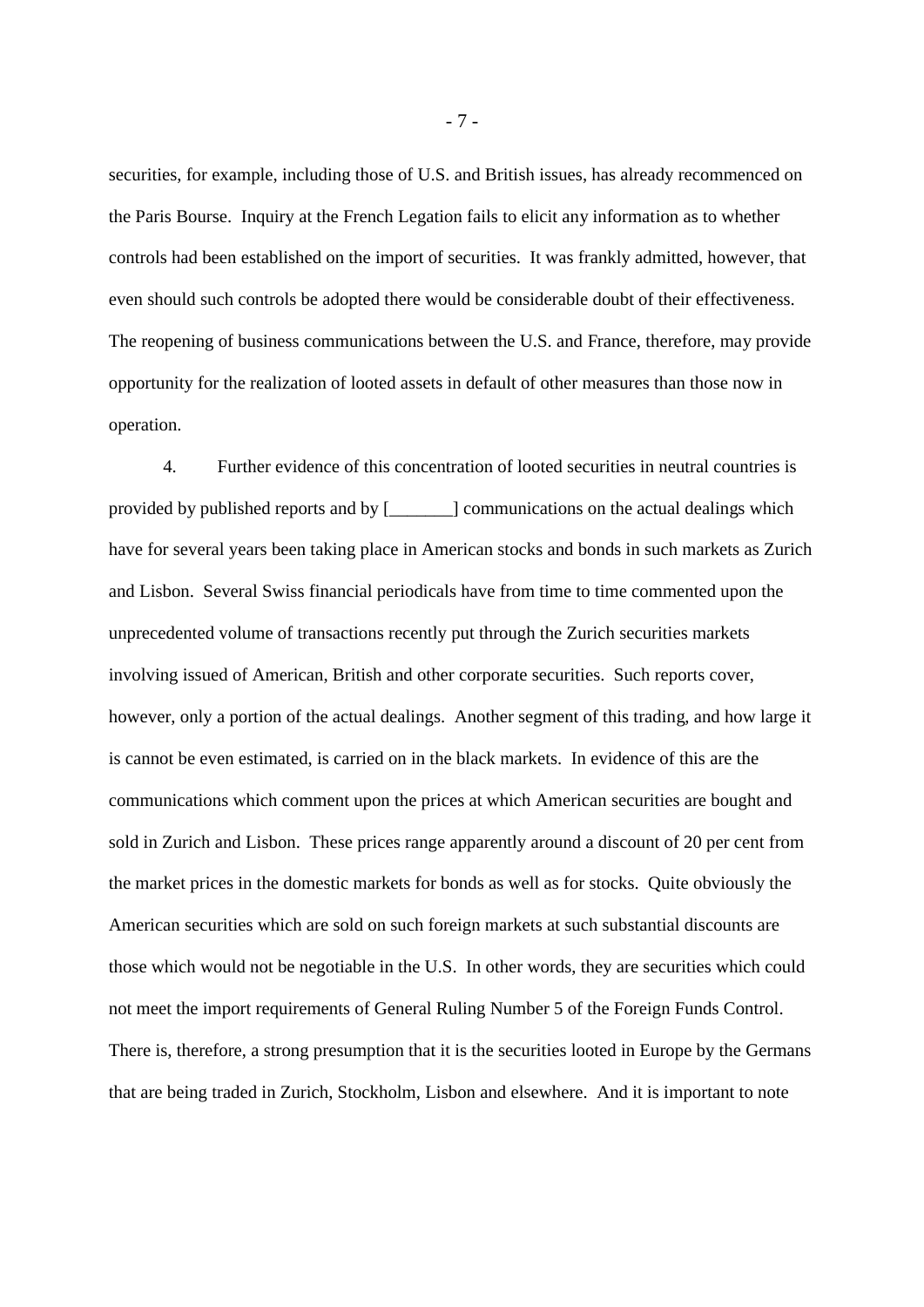that by means of this trading the Nazis may be cashing in on these stolen securities. Furthermore, this exchange of ownership goes on in spite of the expressed policy of the United Nations not to recognize transfers of looted property. There are still buyers for this property who apparently anticipate the relaxation of import controls in the U.S., U.K. and elsewhere and who feel that at a discount of 20 per cent from current market looted securities are worth the risk. Some of these purchasers, however, may be entirely innocent, persons who have bought the stocks or bonds at second or third hand from the original trader. This situation alone would seem to call for prompt action, and for something more than a statement of policy or a resolution and recommendation in general terms. The longer such action is delayed the more will stolen securities be passing from the looters to innocent holders, and the more difficult will be the task of resitution and reparation.

5. During the past few years substantial amounts of American securities owned by Europeans have been shipped into the Western Hemisphere and deposited in Argentina. It is reliably reported that prior to the adoption of controls on foreign funds and securities by Argentina many new accounts were opened on behalf of Europeans in anonymous names, investment trust titles and other rubrics. It is further reported that even since the adoption of controls the opening of such new accounts and the shipment of securities into them continues. Much of these shipments originates in Switzerland, some in Spain and Portugal. Now in view of the fact, as above noted, that before the war most Swiss owned American securities were on deposit in New York, and as very few American securities were credited to Spanish or Portugese owners, it would appear that this fresh crop of securities shipments involves to a large extent those which were found in Holland, Belgium and France when the Nazis entered. The reason for shipping these securities to the Western Hemisphere might well be the anticipation of continued

- 8 -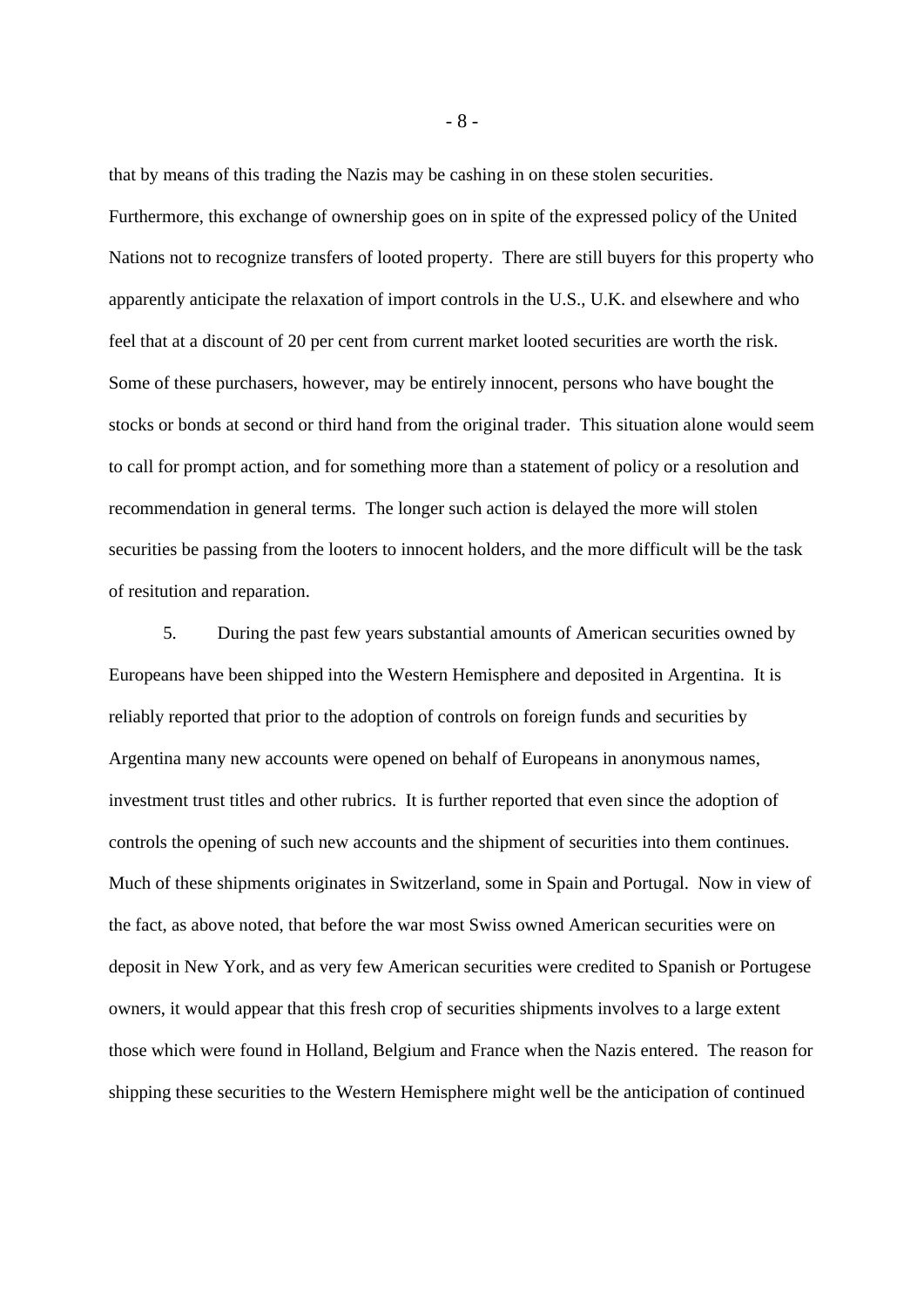U.S. control of foreign funds applicable to Europe, which would not be applied to the Americas. At any rate, it may be reasoned, as the Argentine has joined the U.S. in establishing controls, property there will be given special treatment. And, in fact, Argentina is even now included in the "generally licensed trade area" under U.S. foreign funds controls, and thus accorded more favored treatment than European countries. In view of this trend it would seem that post-war measures to prevent the realization of Axis looted American securities must be made comprehensive as to the areas covered.

Conclusions and Recommendations: There are now in operation in the U.S. certain controls on the importation of foreign securities into the U.S. and on transactions effected by foreigners in the securities markets of the U.S. These controls have been adopted by the Treasury Department pursuant to Executive Order 8389. In the United Kingdom substantially similar controls have been adopted under the Trading With the Enemy statutes. The U.S. foreign funds controls have, however, been relaxed from time to time by the granting of general licenses and the exemption of certain countries so that there may be some question as to whether they would be adequately effective to check the disposal of Nazi held property even if extended after the war. One of the failures of these controls was the inability of our authorities to obtain disclosure of the identity of the actual owners of securities held in the name of agents such as Swiss banks, and Argentine corporations. This draw-back in effect actually places upon Swiss and Argentine authorities or bankers the responsibility for assuring compliance with U.S. regulations. But even should the foreign funds controls be extended beyond the war period there may be question as to their adequacy. Firstly, because they are war regulations, adopted under a war power executive order. This gives them the character of temporary measures, keeps alive

- 9 -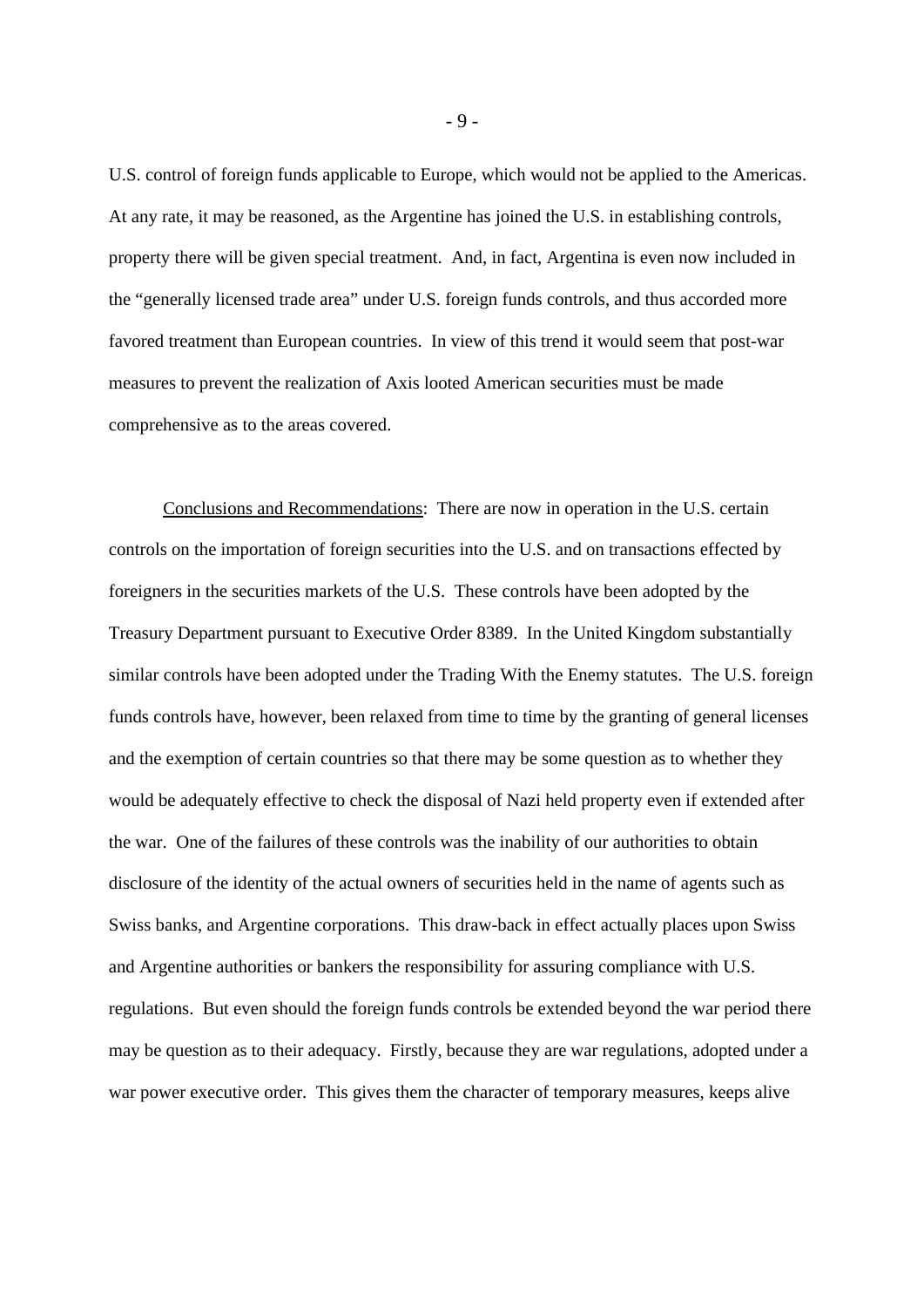the expectation that they will some day be relaxed or repealed, and thus permits the continued marketing of stolen property on the basis of this expectation. Secondly, because they provide special privileges to neutral countries while the problem of preventing the Nazis from cashing in on its loot is focussed primarily in just those countries. Thirdly, because new securities markets are being opened up in formerly occupied countries such as France, Belgium and Holland. Unless these countries are included in equivalent controls our own present ones would be of little account particularly if international arbitrage were again allowed to operate as it probably will be.

It is the conclusion of this memorandum that the only measure which has a reasonable chance of preventing the Nazis from converting their stolen securities into cash, and even into gold, and thus to use them for underground, sabotage and propaganda is a declaration that all securities issued within the U.S. and held outside its territories (with exceptions for the U.K. and Canada if similar measures are adopted) are null and void until they have been re-issued by the original issuer upon the granting of an application by the Federal authorities. Application for the re-issue of securities would have to be accompanied by affadavits of the actual beneficial owners or if the owner is a trust or corporation by the persons who own or control it. These affadavits should relate to ownership during the past four years, going back at least to the date of German invasion. Furthermore, it must be made a criminal offense by legislative enactment for any person in the U.S. to receive a security from abroad, to negotiate for the sale of, to transfer or make a loan upon any such security, until it has been validated.

Such measures, while drastic, could hurt only the Germans and those who have connived at and abetted the concealment of the property they have looted. Neither the French, Belgians or Dutch would be hurt by it if promptly adopted because securities held by their nationals are

 $-10-$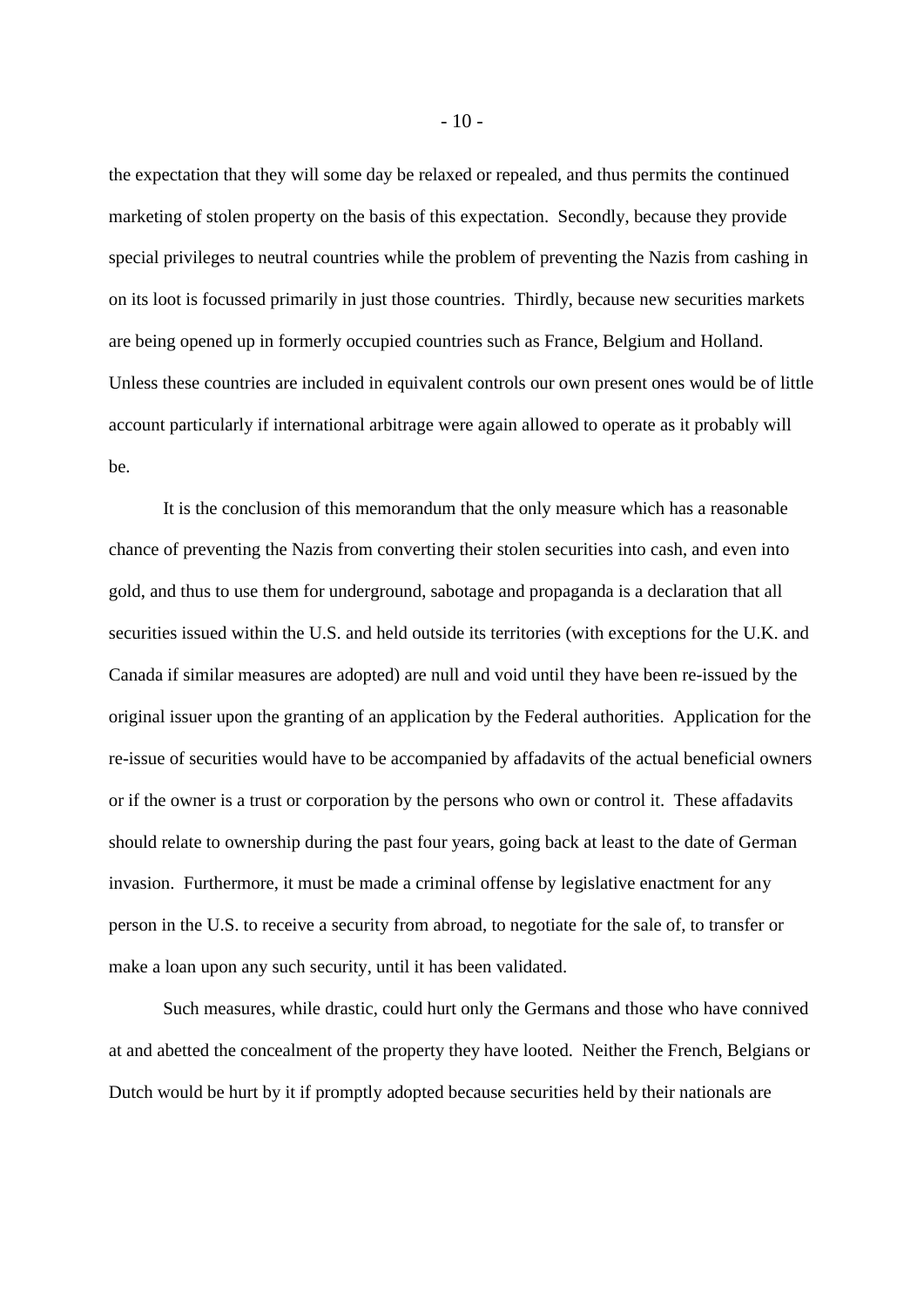either now on deposit in the U.S. or U.K., or were stolen by the Nazis on invasion and transferred elsewhere. On the other hand the measure would be helpful in facilitating restoration of stolen securities to their former owners, and discourage further transfers which will ultimately defeat this restitution.

But the measure is here recommended not primarily as ancillary to reparations and restitution but as a part of our national security program and of the program for the maintenance of peace. It is recommended in order to prevent the Nazis from obtaining cash by sales of or borrowing on American securities wherewith to carry on an ideological and underground warfare, to prevent them from buying radio stations, newspapers and other periodicals; from traveling and hiring agents in this and other countries. The securities which they have stolen if negotiable are their principal and most liquid asset, and would give them plenty of resources for years to come. But if these securities are voided and made to become mere pieces of paper, a serious crimp would be put in the Nazi plans for World War III.

As a possible alternative to the cancellation procedure above suggested consideration has been given to the preparation of a black list of securities held outside the United States. Such a list would contain the titles and numbers of all stocks and bonds issued within the U.S. that were known to have been held in parts of the world invaded or occupied by the enemy. The preparation of this list would in itself present many problems which to date, seem to be insurmountable. The listing of stock certificates would be less difficult than of bearer bonds. But even should such a list be compiled there is considerable doubt as to whether it could be used. The purpose of a black list would be to put persons on notice that certain securities being outside the confines of the U.S. should not be dealt in without a permit. The list of such securities would be so lengthy and involve so many different issues of securities that it could not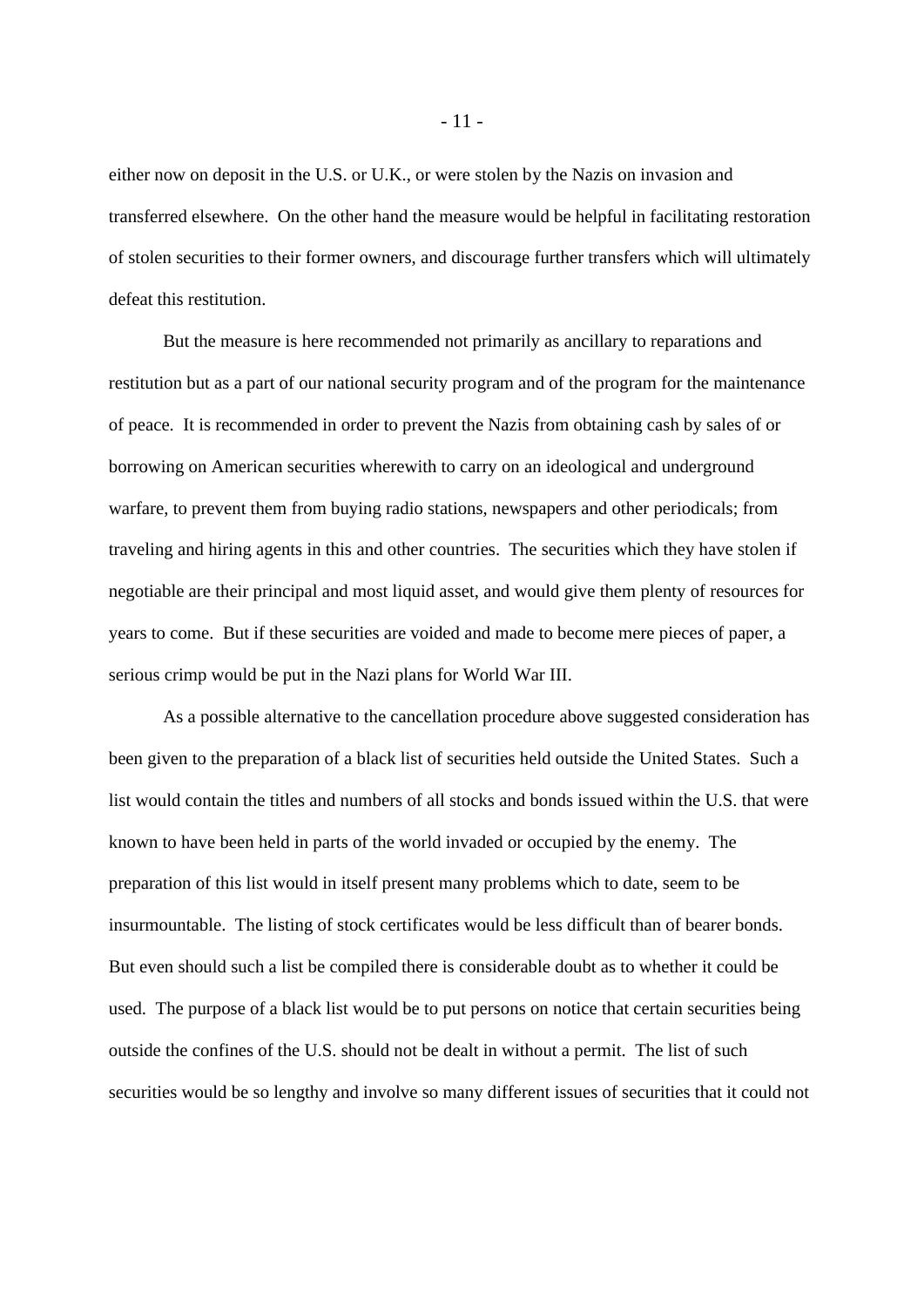be used as a practical matter in securities trading. Furthermore, even with a black list the same validation procedures would be required as in the proposal recommended above.

The recommended measure would not seem to impose any burden upon purchasers and sellers of securities in the U.S. or on the investment industry over what present controls of foreign funds entail. Section 2A(2) of Executive Order 8785 in effect prohibits the transfer of any securities not physically within the U.S. General ruling Number 5 of the Foreign Funds Control prohibits the import of securities without examination and approval by an agent of the Treasury Department. These present provisions would probably be retained under the proposed procedure.

This suggests another alternative to the measure above proposed, viz., the permanent adoption by legislative enactment of certain essential controls which are now dependent upon the exercise of executive war powers. Such legislation might incorporate at least the controls on the import of securities, and a prohibition against the transfer within the U.S. of any securities held outside its borders. But it is submitted that while these controls may well be made a part of the permanent machinery for preventing the sale of Axis loot, they would not in the absence of cancellation have the desired effect. The most important limitation results from the fact that even under these controls looted securities would find a market in some neutral or uncontrolled jurisdiction from which they would eventually find their way into the U.S. markets. This would be particularly probable in the event that our general controls with respect to blocked countries such as France, Holland and Belgium should be progressively relaxed. Recent amendments to these controls emphasize that this is in contemplation.

But the cancellation of securities held abroad would enable relaxation of controls with formerly blocked countries without loss of effectiveness. The net results, therefore, may well be